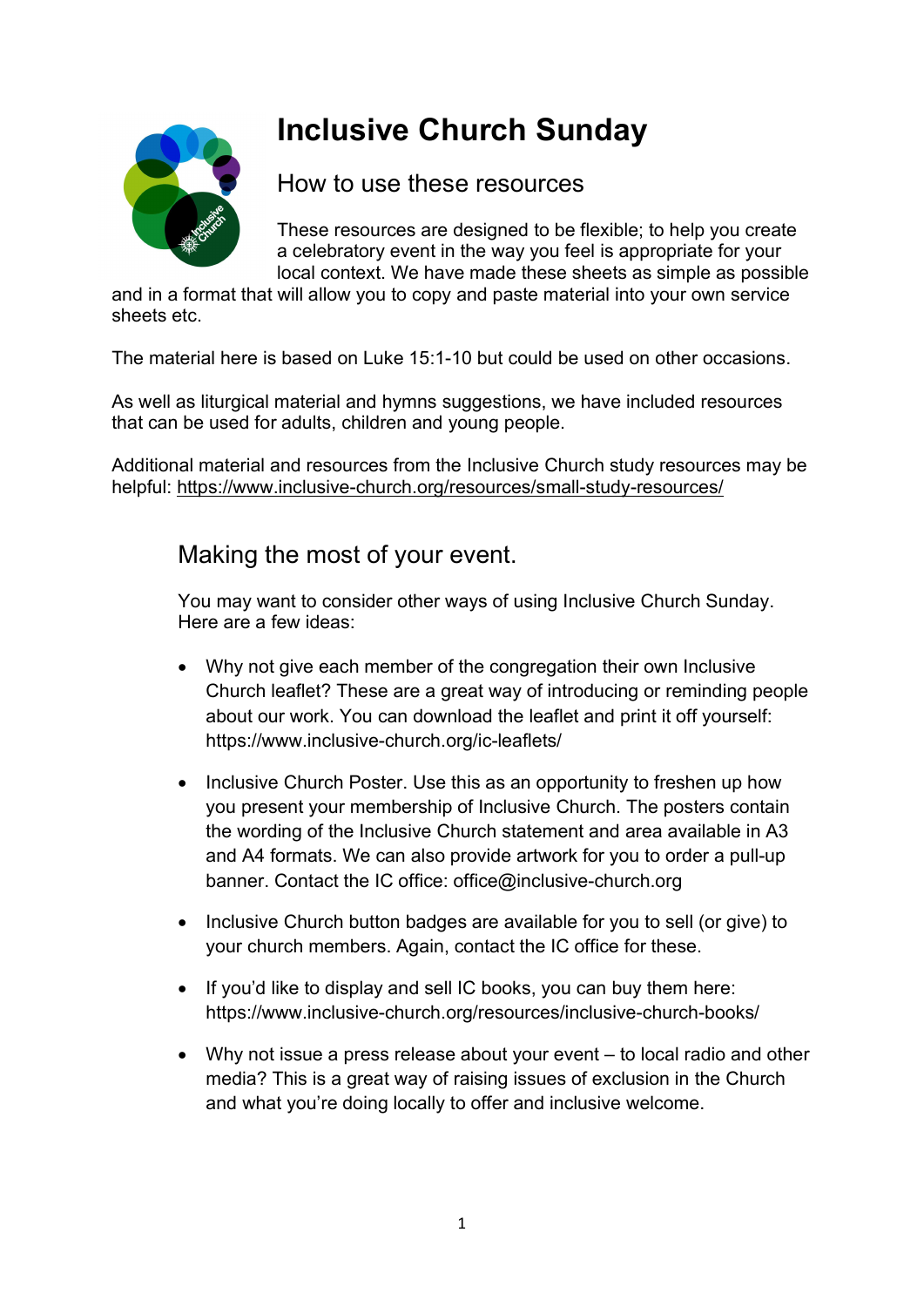- Consider using the occasion for your church to make a donation to Inclusive Church – this might be on top of your annual IC donation as a signed-up church or it might go towards it.
- Have someone take photographs and write up an account of how you celebrated Inclusive Church Sunday. We're always interested in knowing what member churches are up to. An account of your events can go in our monthly e-newsletter.

## Let's celebrate!

Above all – enjoy celebrating Inclusive Church Sunday by being inclusive! We would love to know how you plan to celebrate Inclusive Church Sunday. If you need more information or help with any of your ideas, please don't hesitate to get in touch.

Ruth Wilde, National Coordinator office@inclusive-church.org.uk

07935 374877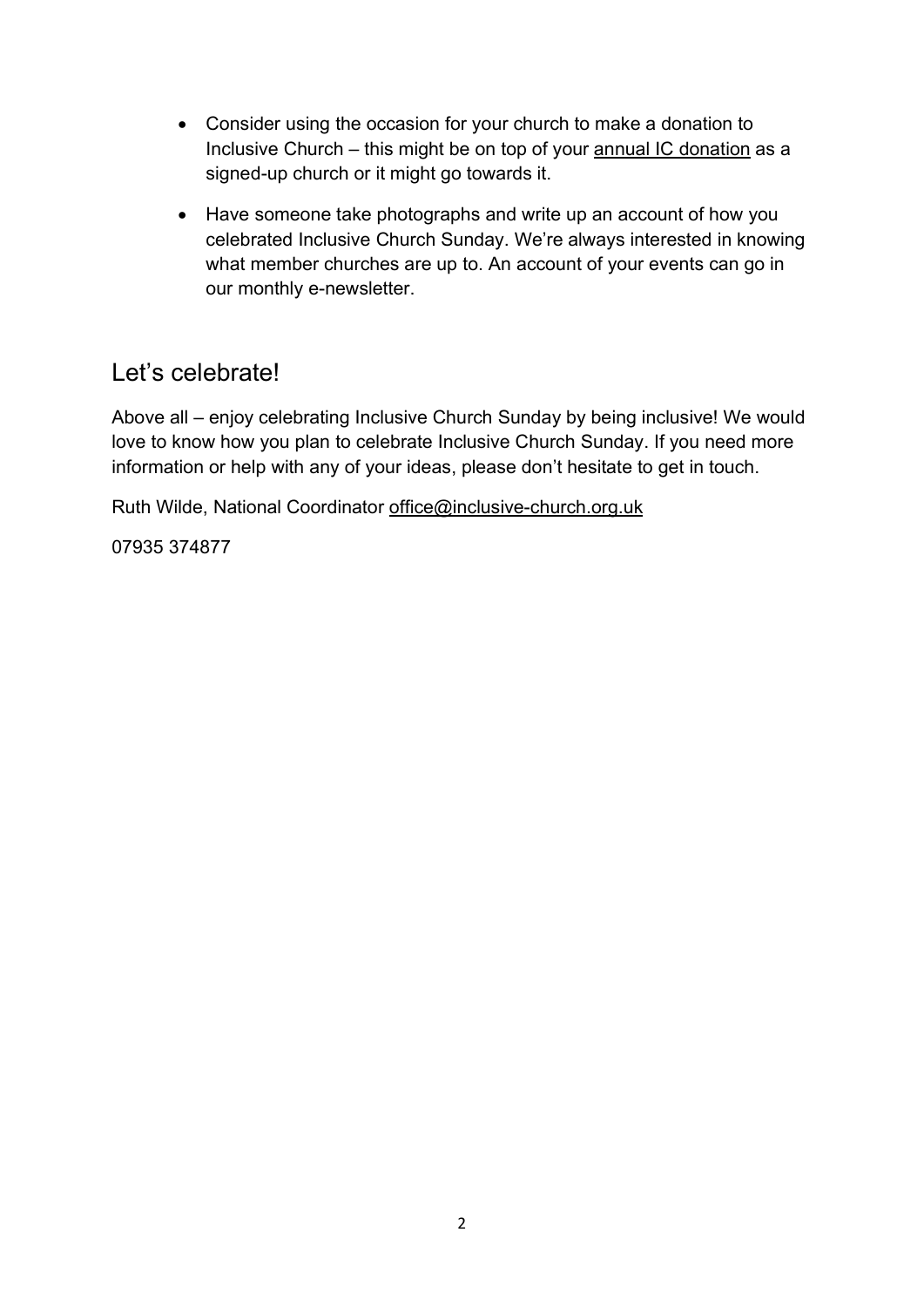

# Collect, Confession and Eucharistic Prayer for Inclusive Church Sunday

Specially designed for Inclusive Church by Steven Shakespeare.

He is the author of Prayers for an Inclusive Church published by Canterbury Press.

# Collect

Searching God: To you No one is lost No one is left behind No one is the price to be paid for the greater good. Give us the same restless desire The same fierce joy Which finds grace in every child of earth and makes a community open to all. We ask this in the name of Jesus. Who loved the world and did not count the cost.

Amen.

# Confession

You are tireless in seeking out the lost;

We write them off.

Generous God

### Share mercy with us.

You do not give up on a single one;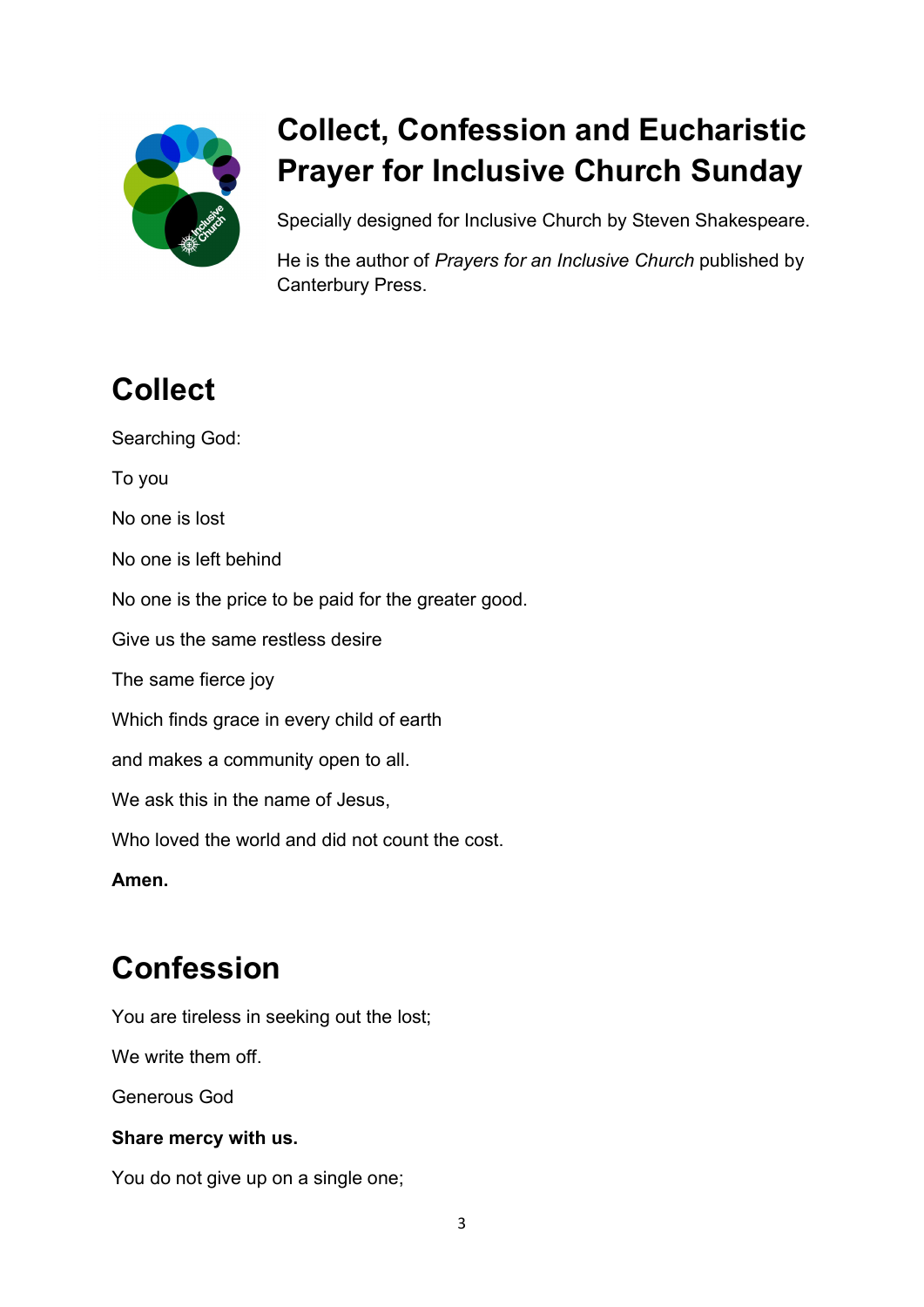We give up even on ourselves. Generous God Share mercy with us.

You have a joy that is without measure We accept limits to our compassion. Generous God Share mercy with us.

# Eucharistic Prayer

God is here.

Her Spirit is with us.

Blessed be the names of Love.

### They touch our hearts with grace.

We open our hands in thanks.

### Our song is one of welcome.

We thank you, Holy God, For being a fool in the eyes of the world. We thank you for abandoning control, For creating a universe, new and strange. We thank you for nurturing life, Diverse, evolving, surprising and strange. We thank you for calling a people who did not walk straight or know their limits. We thank you for different bodies and desires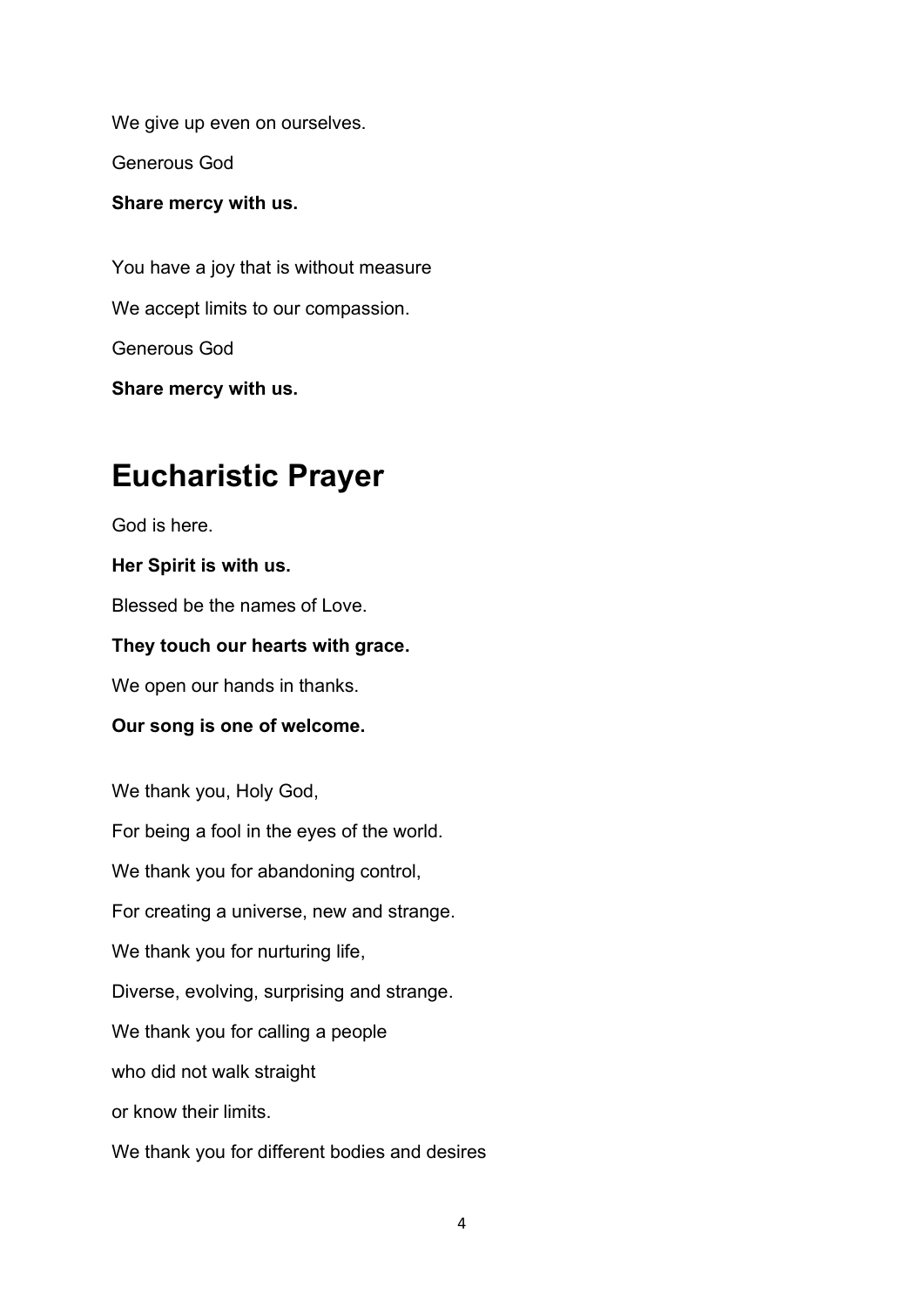For different ways of thinking and speaking For different ways of belonging and believing. May our thanks cut a path Through dividing walls To free the Spirit's song:

Holy, holy, holy One God of life and love. The world overflows with your glory.

One came who upset the rules: Who accepted the grace of the outsider, Who looked for wisdom in those who did not count. Who took his food in the company of the rejected. One came who walked a strange path: Who did not think anyone was unclean, Who did not look for scapegoats Who refused to put a price on anyone's head. The tables of the moneychangers he threw over. The tables of liberation he threw open. On the night before he gave himself up, He ate and drank to the end of slavery. He took the bread and broke it, and said: 'This is my body. Do this to remember me'. He took the wine and poured it, and said: 'This is my blood. Do this to remember me.' May the Spirit of creation Take these earthly things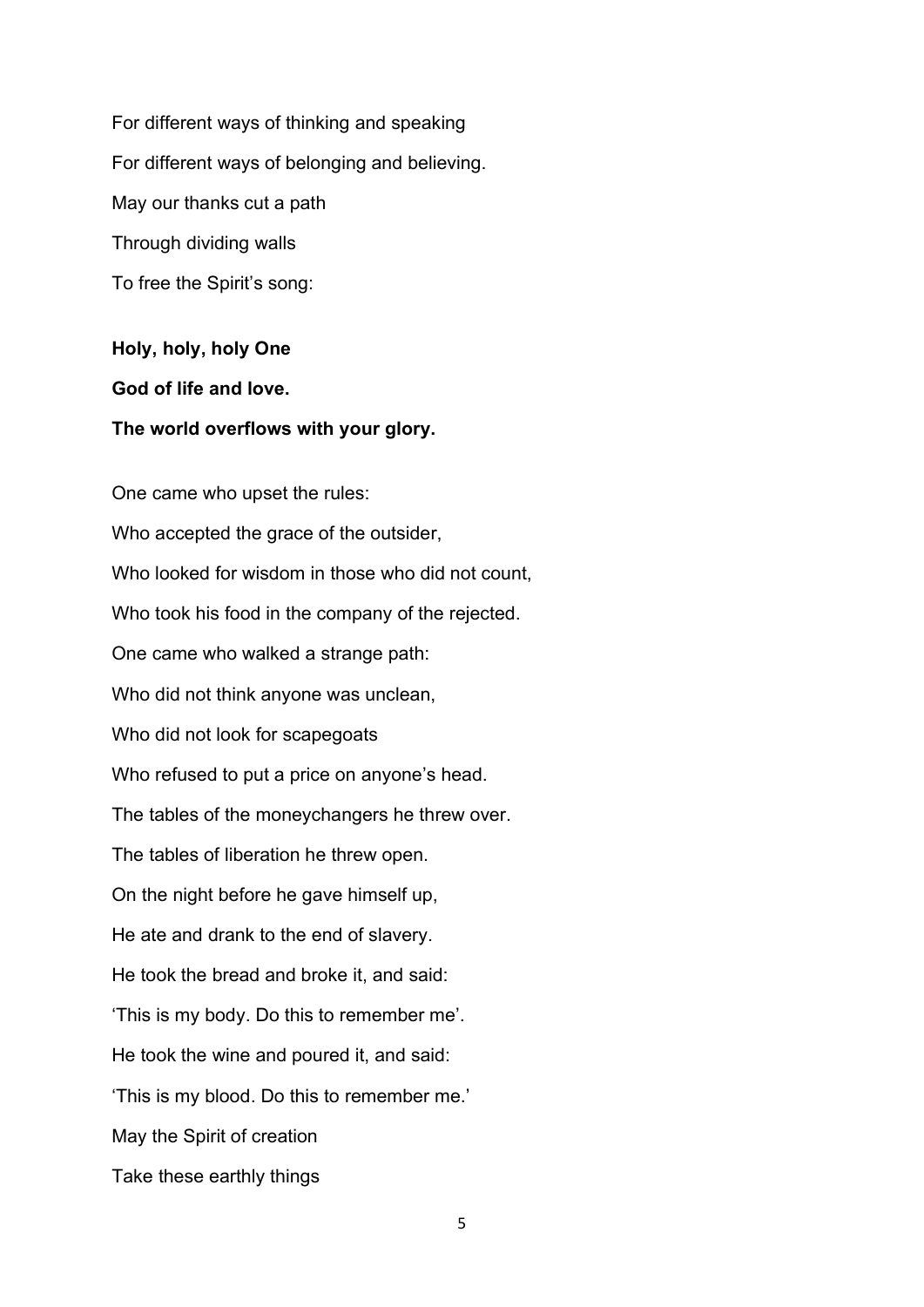And show us in their brokenness, The life-giving plenty The end of all poverty, The body and blood of Christ.

This is the mystery of faith: Christ took the form of a slave Christ took the cross of shame Christ gives the free gift of life.

Into our hands he delivers himself, Jesus, the Victim, the Excluded One, Who is now a sign of hope for all. So we celebrate This event of love This rising from death Unpredictable and full of wonder. We pray that we will be a community defined by what it is open to not by what it fears; by the excess of its love not the walls along its borders. May our prayer be welcome to you, the God who is in all, and with all and for all. Amen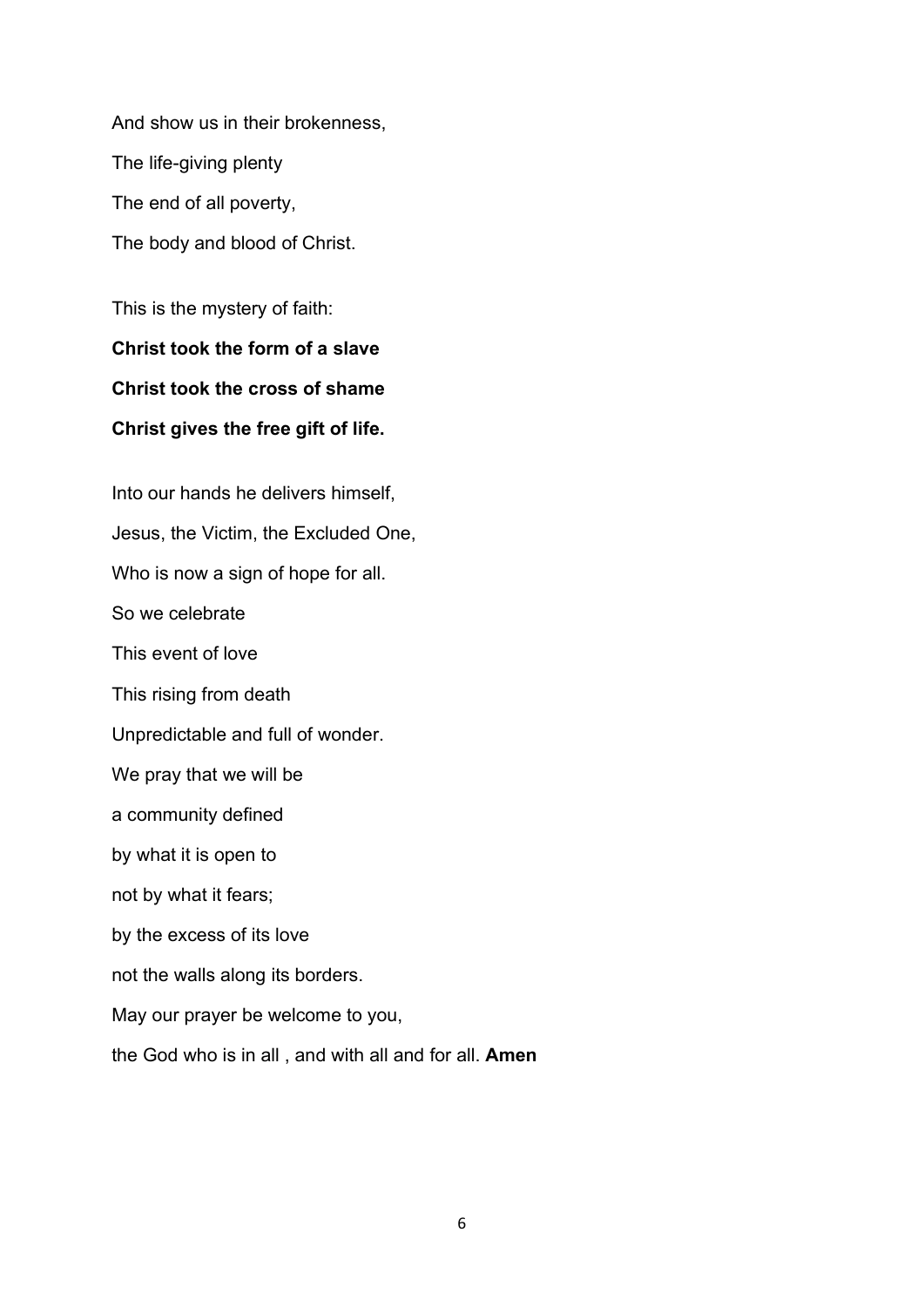

## Adult Resources: Open the Word: Everyone matters

## Ideas for sermon preparation

(with the kind permission of Roots)

Who might be today's equivalent of those whom society regards as 'outsiders' — a family seeking asylum, someone who is homeless and sleeping on the streets, a man with a different coloured skin, a girl addicted to drugs, a boy with HIV/AIDS? Jesus treated no one as an 'outsider'. Not only did Jesus tolerate these 'unacceptable' people — he actually welcomed their company and ate with them. The Pharisees strongly criticised him. Could their attitude be compared with that of some people today?

Recently one church opened its doors, allowing part of the building to be used as a night shelter for the homeless. There were complaints from people both inside and outside the church. What about the potential for crime, untidy queuing in the street, the smell of cooking or dirty socks left in the church hall? Human beings are the ones who create 'outsiders'. No one is excluded from God's love.

Some Jews thanked God every day for not having been born a Gentile, a slave or a woman. In many cultures today, women are treated as inferior. In India a female foetus may be aborted. Do we in the church feel and act as though we are superior?

Instead of a heated argument with his critics, Jesus told stories as exemplars. Perhaps it's more significant to show by example rather than trying to justify an opinion or belief with angry words. These stories show that God's love and forgiveness are always there waiting for everyone. The shepherd and the woman put a great deal of energy into recreating the completeness that was originally intended. They went out of their way to restore the wholeness. There are many examples where Jesus states his mission to bring good news to the poor, liberty to the captives and freedom for the oppressed (Luke 4.16-21). Who are the people today who actively work to make the world more inclusive — a world where everyone is valued equally and is entitled to basic human rights?

Archbishop Desmond Tutu says, 'Don't let anyone tell you that God doesn't take sides. I believe God is always on the side of the poor, the powerless, the marginalised, the outcast.' There's nothing 'other-worldly' about Jesus' ministry. He scandalised the religious establishment because he spent time with the social pariahs of his day. Jesus turned everything upside down and when challenged,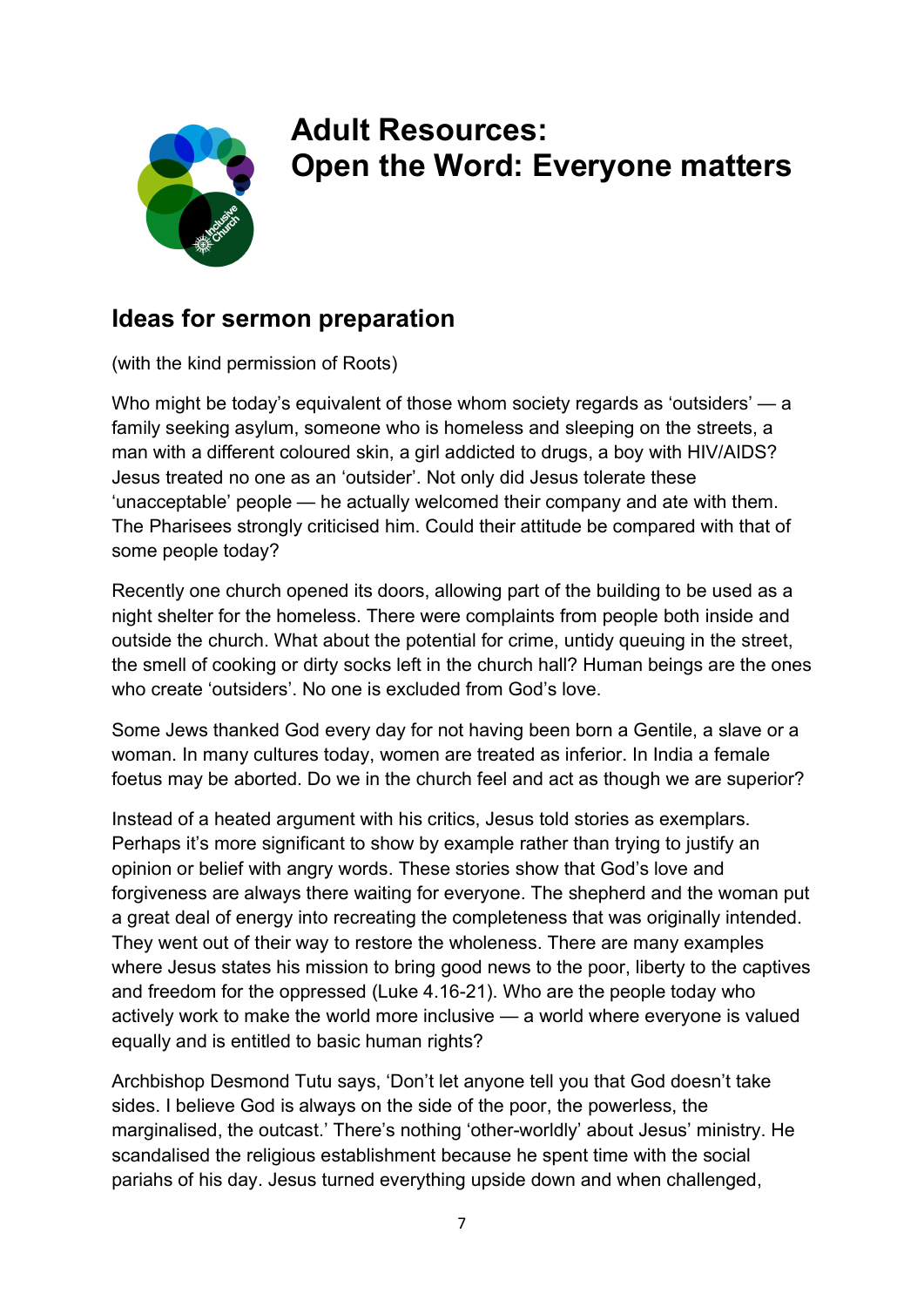wasn't the slightest bit embarrassed. What would happen in your church if someone 'disreputable' burst into the service? Jesus revolutionised religion by showing that God is a 'disreputable' God — a God who accepts unconditionally and rejoices when everyone is included in a fair and just society. Do we feel the same? Are we reaching out to connect with each other? How might we choose?

## The Gospel Luke 15.1-10

Jesus attracted the attention of tax collectors and sinners much to the disgust of the Pharisees and scribes. In response, Jesus tells three parables in Luke 15 which reflect the overwhelming joy in finding that which was lost. In each case the joy was expressed in celebrating with friends and neighbours. Fellowship round the meal table is a sign of the kingdom.

The lost sheep (vv. 3-7) was sought until it was found. The ninety-nine were not left in safety but in the wilderness or desert. That is the measure of love for the lost: a willingness to risk everything, even life. The woman sought the lost coin until she found it, there was no giving up. God is no less persistent than humans.

God takes the initiative for the restoration of wholeness. When we read the text, we should recognise that we are the ones who are sought out and the ones who are welcomed.

## The Gospel Luke 15.1-10

The 'outsider' is important to Jesus. He is being hounded by the legal specialists of the religious establishment, the 'informed laity' of his day, namely the Pharisees and the scribes. The tense of the word 'grumbling' indicates that these people kept sniping away at Jesus' habit of dining with sinners and tax collectors. Note the word 'all' in 15.1. Luke mentions these socially despised taxmen 10 times in his Gospel. Jesus' practice of keeping 'bad company' in the eyes of the righteous is an important tradition.

Jesus doesn't attack the nagging laity; he tells a story – three stories in fact, all on the theme of being 'lost'. In today's reading we have the single lost sheep from the flock of one hundred and the woman with the lost coin (15.8-10) – was she miserly perhaps? Then there are the lost sons and their prodigal father (15.11-32). All these stories end with a joyful celebration. They seem to offer Jesus' vision of the perfect community, which rejoices in being restored to wholeness. He speaks about the round figure of ten coins instead of the nine, the restored family with the return of the wayward son, and here the completed flock of one hundred instead of the ninetynine.

Traditionalists could argue that they had never done things that way. The scriptures told them not to associate with sinners (Psalm 1). Yet here was Jesus engaging in table-companionship with them! If we today think of table-companionship in terms of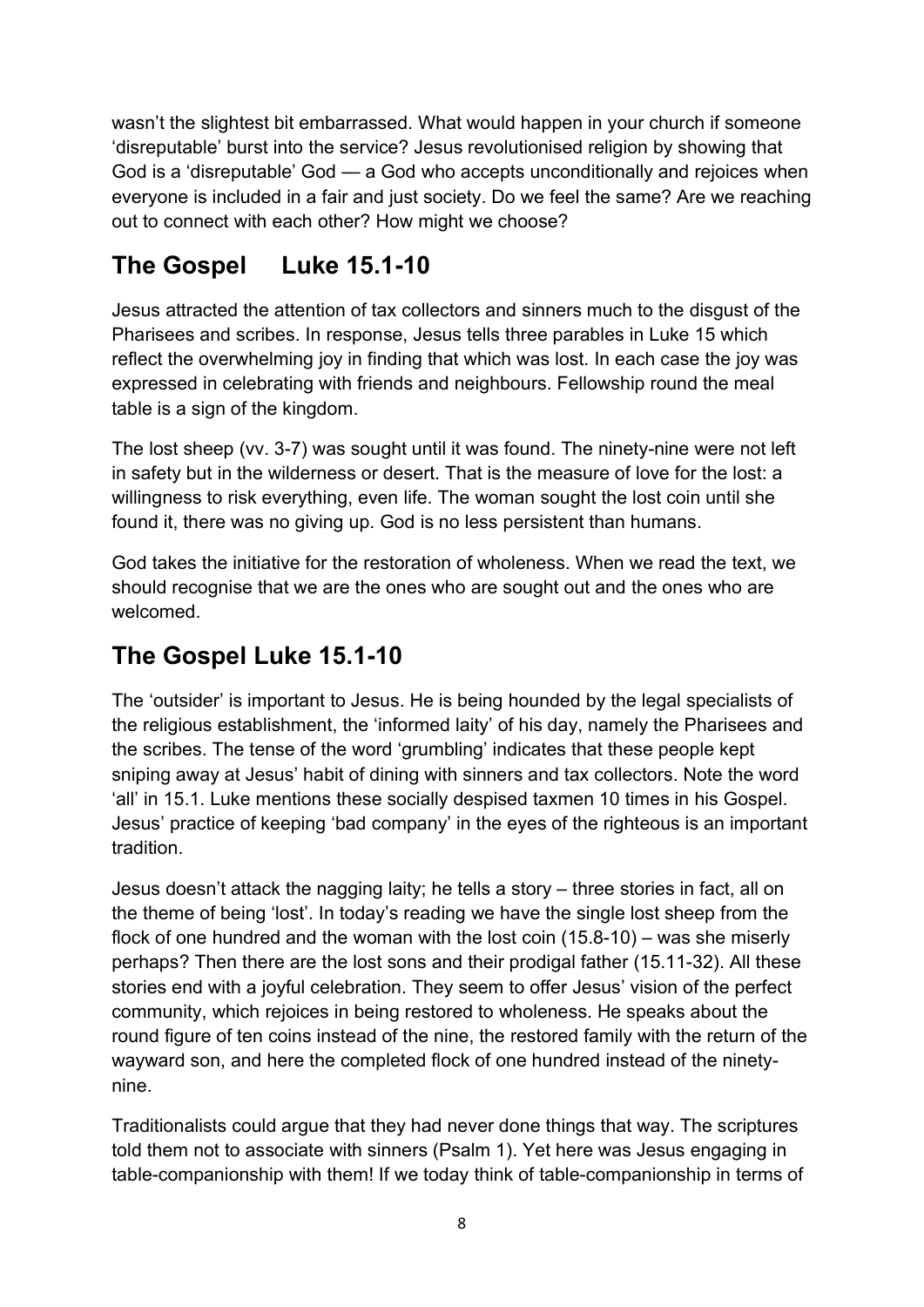Eucharist, as Luke's audience may have done, then the need for wholeness becomes painfully close to home. The lost sheep has to be carried – perhaps it is frightened, or wounded by some past experience, or simply bewildered at having lost the way. The climax to the story is the joyful shepherd calling the community together for a celebration of wholeness restored.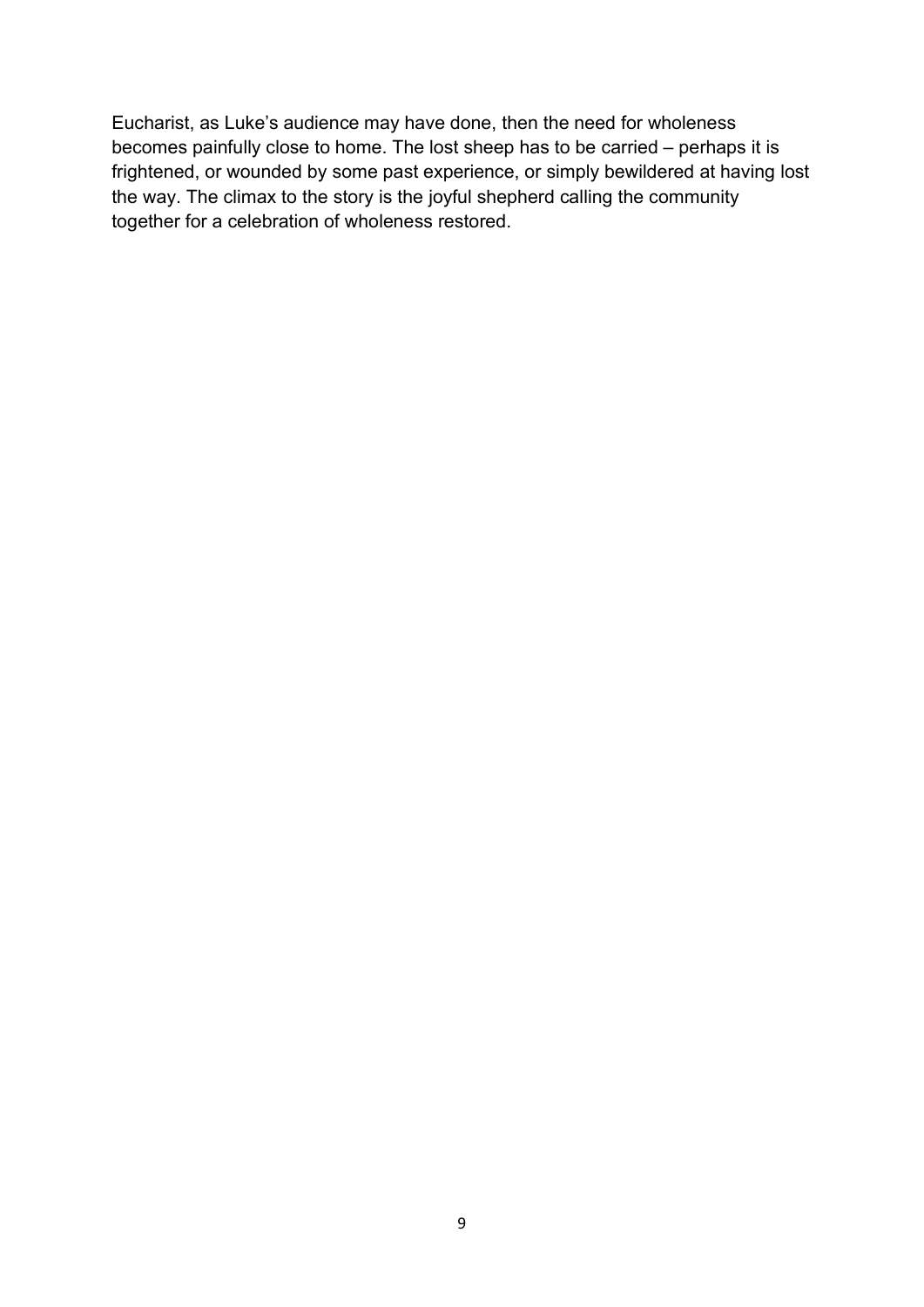

# Children and Young People **Resources**

Specially prepared for Inclusive Church by The Rev'd Phil Greig

Phil trained for ministry at Ridley Hall Cambridge and is working in parish ministry in Canterbury Diocese. He was previously a Diocesan Youth and Children's Officer.

Phil is the co-author of Moving Images, Changing Lives: Exploring the Christian Life and Confirmation with Young People Through Film Published by Church House Publishing.

## The Parable of the Lost Sheep and Coin

Bible Base: Luke 15.1-10

Session Aim: to explore together what God will do when something precious is found after being lost.

## Welcome (All Ages):

Ask the members of the group what is their most precious possession and why.

Ask the group how they would feel if they lost their most precious possession.

## Word:

Discussion:

Read the story of Jesus telling his disciples and the Pharisees the parable of the Lost Sheep and Coin. You can find it in Luke 15.1-10.

Ask the children and young people some questions about the passage:

Who was Jesus spending time with that the Pharisees and Teachers of the Law didn't like?

Answer: Tax Collectors and sinners

2. Why did Jesus tell a story about a sheep and coin being lost and then being found again?

Answer: to show the Pharisees and the Teachers of the Law that God will go looking for anyone who gets lost.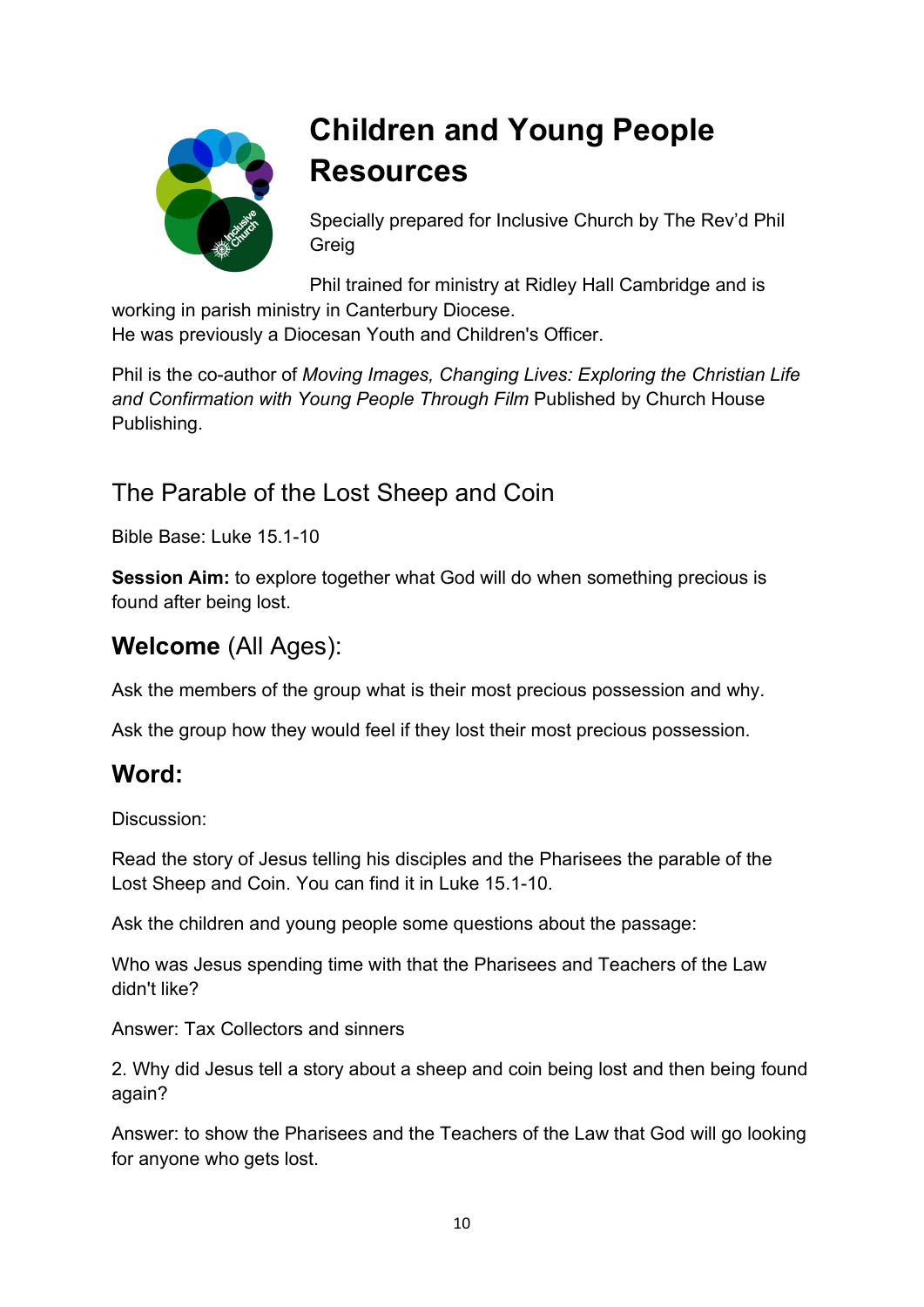3. What does the angels and God do when someone is found (or a sinner repents)?

Answer: there is much rejoicing!

## Activity:

Give each person a piece of paper with a blank comic strip (six boxes) on it and a felt pen. Ask the members of the group to draw a cartoon story about something special that they had lost and if they found it, what they did when they found it (in the last box).

Share the stories when they are done.

## Story Time:

If you can read Lost and Found by Oliver Jeffers. This is available also as a 23 minute film which if you have time you could show.

The story is of a boy who finds a penguin at his house and considers it lost. So he decides to row the penguin back to the South Pole.

After reading the story or watching the film ask the group, to what lengths would you go to find something that you lost?

## Reflection:

Explain to the children/young people that God would go to extreme lengths to find people who are lost. In fact God did go to enormous lengths by sending Jesus, God's Son to tell us about God and that God is looking for us. No matter who we are or where we come from God loves us so much that we are worth searching for - every single one of us.

## Worship:

On the other side of the comic strips depicting the stories of lost and found things invite the children and young people to write or draw a prayer thanking God that God came looking for us.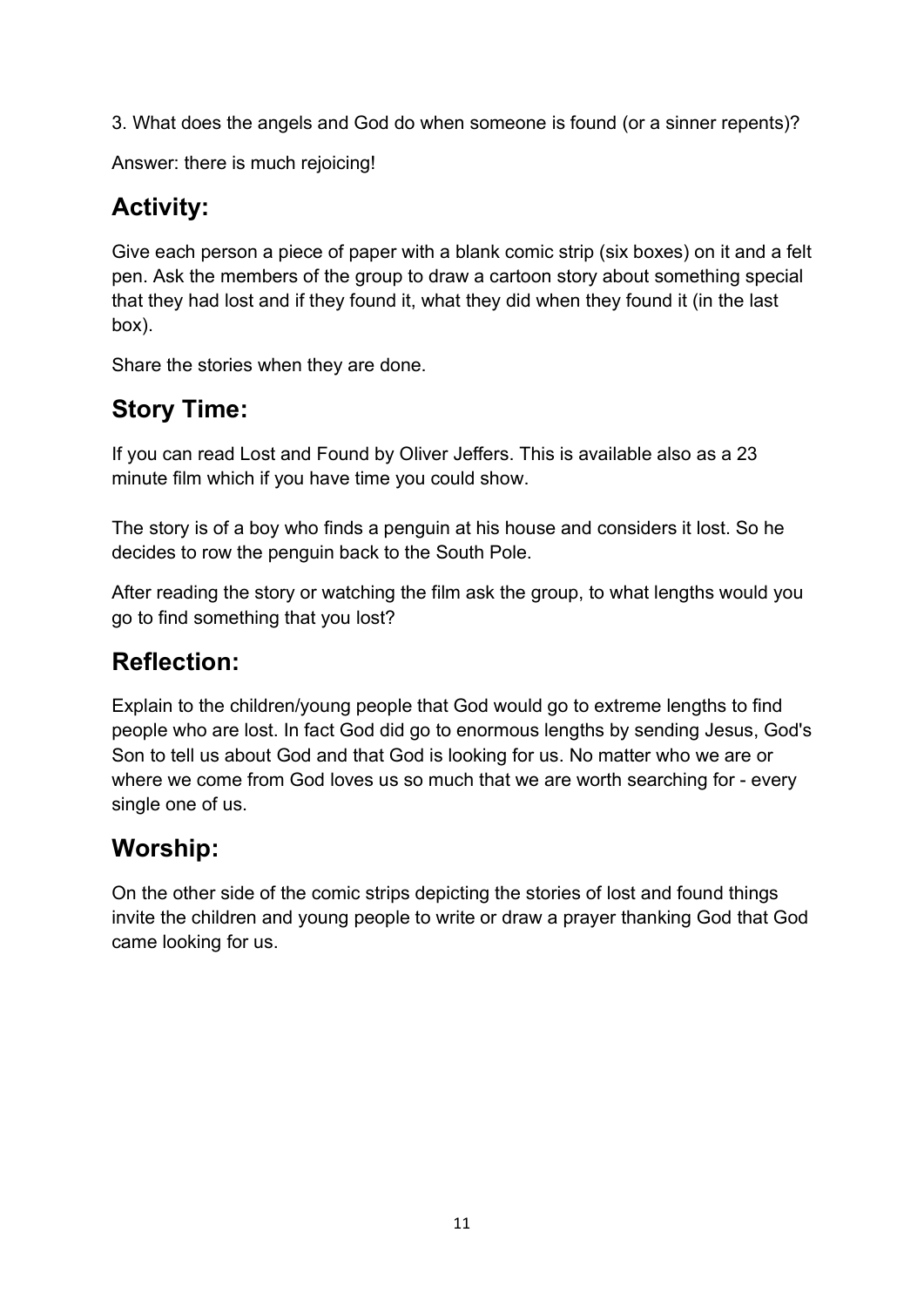

## **Hymns**

Choosing hymns that reflect a more inclusive image of God may be something that would help mark Inclusive Church Sunday.

The following are only suggestions. You may want to choose songs or hymns that are familiar in your own setting – but being

aware of the use of language especially with reference to God and Jesus. This might be an appropriate occasion to choose material that refers to God in ways other than traditional male imagery and language.

We would recommend Wild Goose music and worship resources from the Iona Community and June Boyce-Tillman's A rainbow to Heaven – hymns, songs and chants. Published by Stainer & Bell.

 If hymns are unfamiliar you may find it helpful to use YouTube where a number of these are available.

## AMAZING GRACE! how sweet the sound

That saved a wretch like me; I once was lost, but now am found, Was bound, but now I'm free.

'Twas grace that taught my heart to fear, And grace my fears relieved; How precious did that grace appear, The hour I first believed!

Through many dangers, toils and snares I have already come; 'Tis grace that brought me safe thus far, And grace will lead me home.

The Lord has promised good to me, His word my hope secures; He will my shield and portion be As long as life endures.

Yes, when this heart and flesh shall fail, And mortal life shall cease, I shall possess within the veil A life of joy and peace.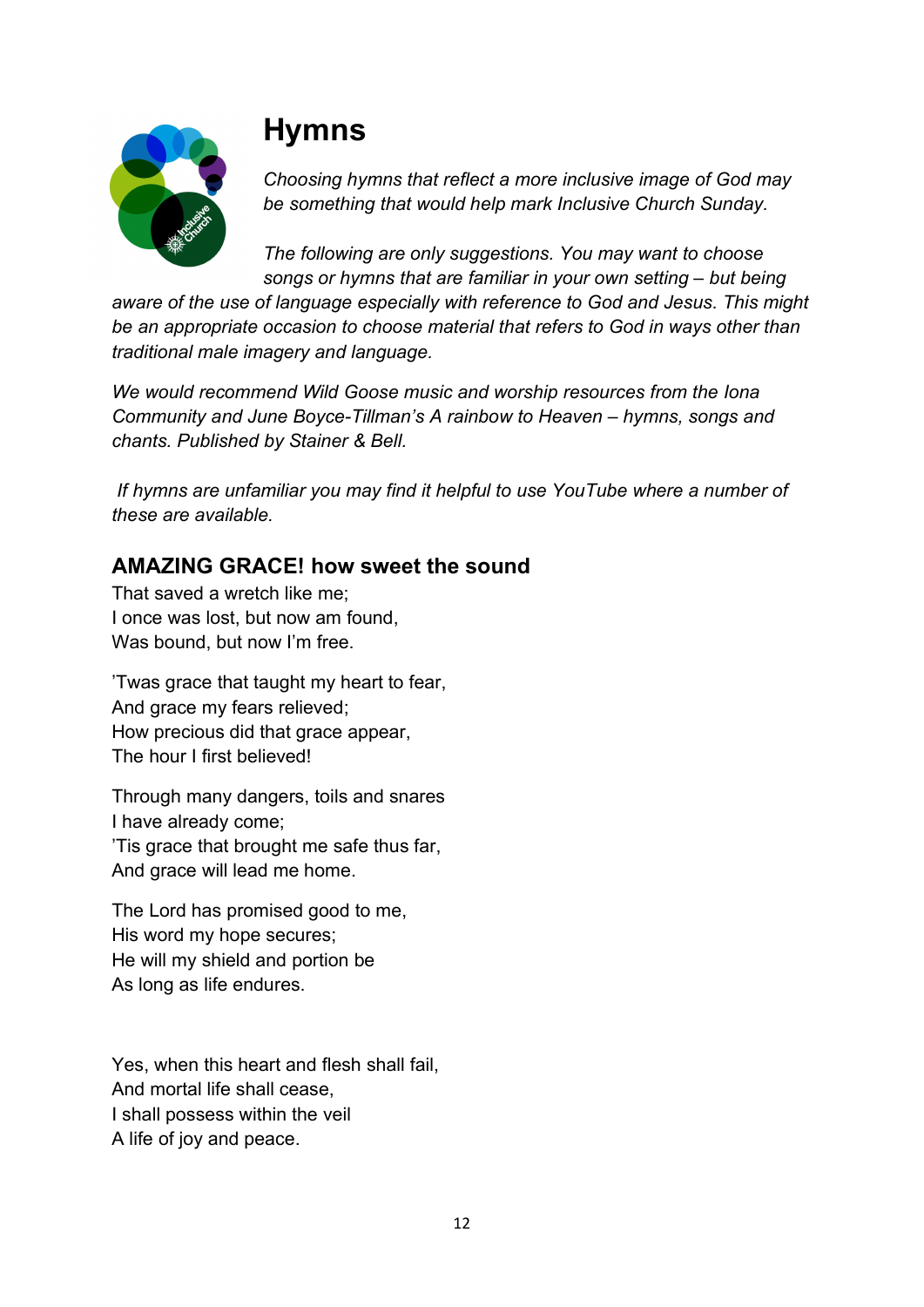When we've been there a thousand years, Bright shining as the sun, We've no less days to sing God's praise Than when we first begun.

Words: John Newton – with first verse amended by Professor John Hull

## An army of ordinary people,

A witness that love is the key, A city, a light to the nations, Heirs to the promise are we. A people whose life is in Jesus, A nation together we stand. Only through grace are we worthy, Inheritors of the land.

> A new day is dawning, A new age to come, When the children of promise Shall flow together as one. A truth long neglected, But the time has now come When the children of promise Shall flow together as one.

A people without recognition, But with God a destiny sealed, Called to a heavenly vision, God's purpose shall be fulfilled. Come, let us stand strong together, Abandon ourselves to the Son, God's love shall be ours forever, This victory song we shall sing.

> Dave Bilbrough. Thankyou Music.

## As tranquil streams that meet and merge

and flow as one to seek the sea, Our kindred fellowships unite to build a church that shall be free.

Free from the bonds that bind the mind to narrow thought and lifeless creed; Free from a social code that fails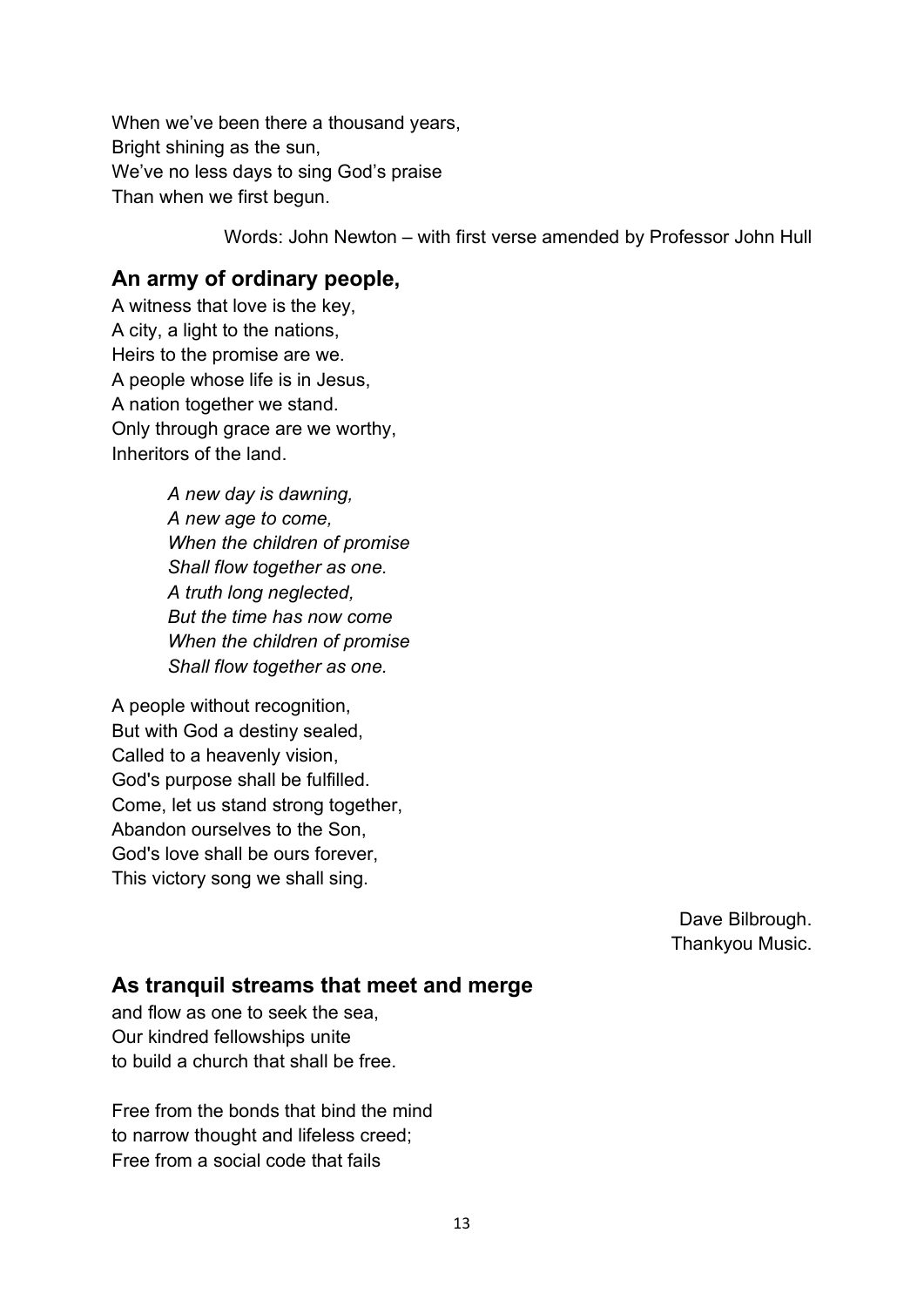to serve the cause of human need.

A freedom that reveres the past, but trusts the dawning future more; And bids the soul, in search of truth, adventure boldly and explore.

Prophetic church, the future waits the liberating ministry; Go forward in the power of love, proclaim the truth that makes us free.

> Marion Ham Tune: Ride on Ride on in Majesty

### Bring 'em all in, bring'em all in, bring 'em all in,

bring 'em all in, bring 'em all into my heart Bring 'em all in, bring 'em all in, bring 'em all in bring 'em all in, bring 'em all into my heart

Bring the little fishes bring the sharks bring 'em from the brightness bring 'em from the dark

Bring 'em from the caverns bring 'em from the heights bring 'em from the shadows stand 'em in the light Bring the unforgiven bring the unredeemed bring the lost, the nameless let 'em all be seen

bring 'em out of exile bring 'em out of sleep bring 'em to the table bring 'em to the feast

Bring 'em all in, bring 'em all in, bring 'em all in, bring 'em all in, bring 'em all into my heart Bring 'em all in, bring 'em all in, bring 'em all in bring 'em all in, bring 'em all in to my heart Mike Scott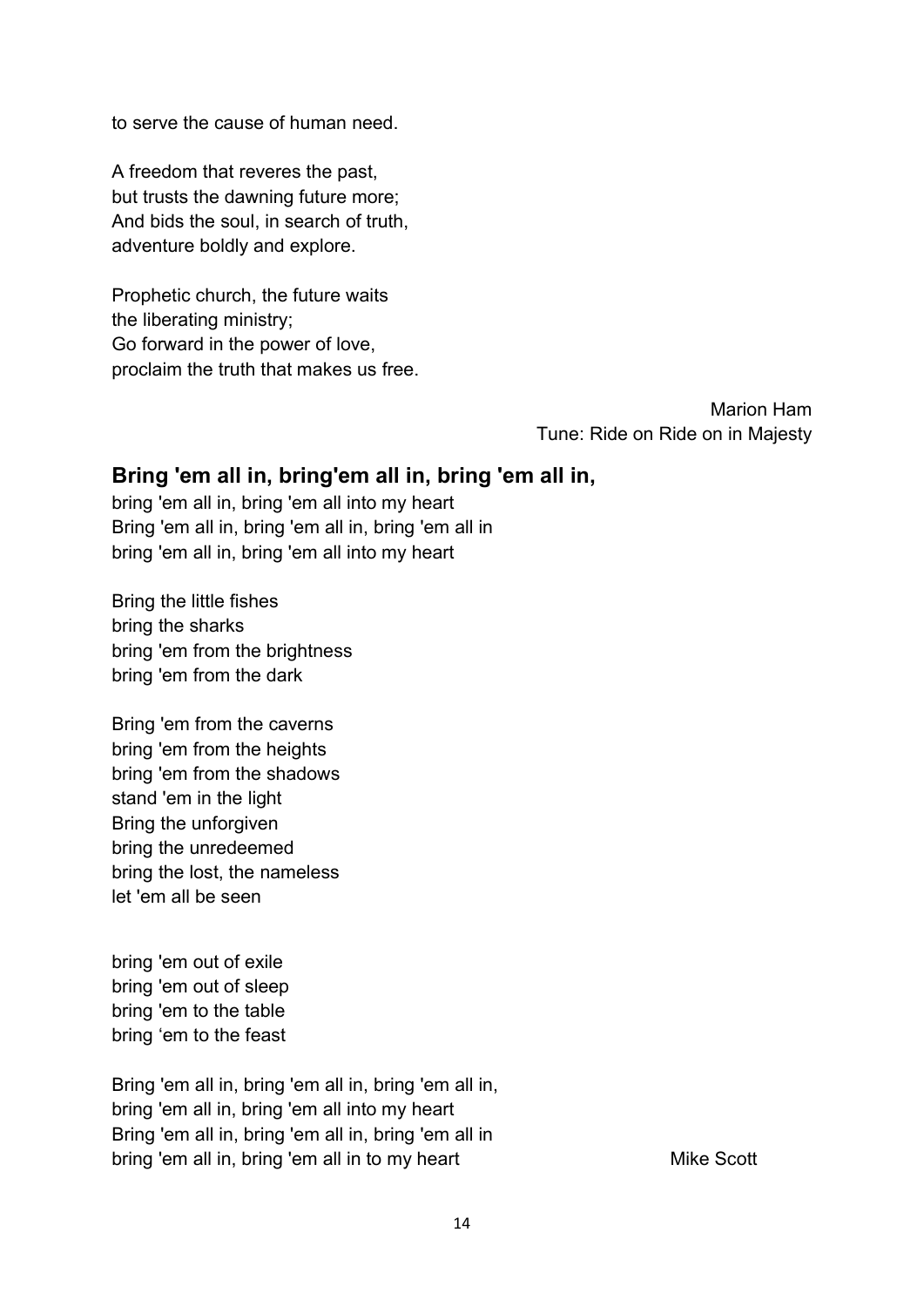### For the healing of the nations,

Lord, we pray with one accord, for a just and equal sharing of the things that earth affords. To a life of love in action help us rise and pledge our word.

Lead us forward into freedom, from despair your world release, that, redeemed from war and hatred, all may come and go in peace. Show us how through care and goodness fear will die and hope increase.

All that kills abundant living, let it from the earth be banned: pride of status, race or schooling, dogmas that obscure your plan. In our common quest for justice may we hallow brief life's span.

You, Creator God, have written your great name on humankind; for our growing in your likeness bring the life of Christ to mind; that by our response and service earth its destiny may find.

> Fred Kaan Tunes: Alleluia dulce carmen, Westminster Abbey, Picardy, Wolvesey

### God, who stretched the spangled heavens

Infinite in time and place, Flung the suns in burning radiance Through the silent fields of space: We, Your children in Your likeness, Share inventive powers with You; Great Creator, still creating, Show us what we yet may do.

We have ventured worlds undreamed of Since the childhood of our race; Known the ecstasy of winging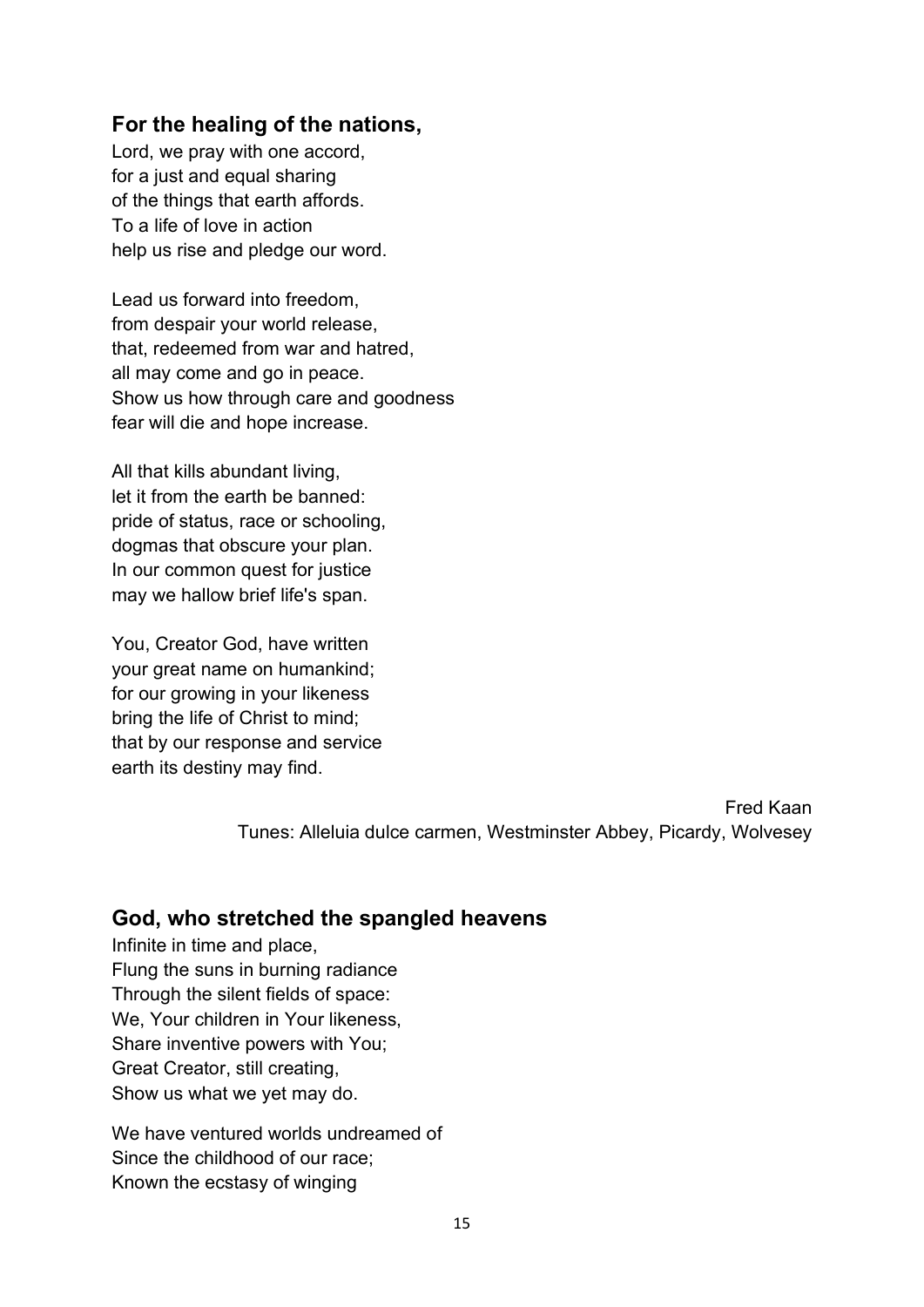Through untraveled realms of space; Probed the secrets of the atom, Yielding unimagined power, Facing us with life's destruction Or our most triumphant hour.

As each far horizon beckons, May it challenge us anew: Children of creative purpose, Serving others, honouring You. May our dreams prove rich with promise, East endeavour well begun; Great Creator, give us guidance Till our goals and Yours are one.

> Catherine Cameron (b.1927) Tune RUSTINGTON

#### Here in this place, new light is streaming,

now is the darkness vanished away. See, in this space, our fears and our dreamings, brought here to you in the light of this day. Gather us in - the lost and forsaken, gather us in - the blind and the lame. Call to us now, and we shall awaken, we shall arise at the sound of our name.

We are the young - our lives are a mystery, we are the old - who yearn for your face. We have been sung throughout all of history, called to be light to the whole human race. Gather us in - the rich and the haughty, gather us in - the proud and the strong. Give us a heart so meek and so lowly, give us the courage to enter the song.

Here we will take the wine and the water, here we will take the bread of new birth. Here you shall call your sons and your daughters, call us anew to be salt for the earth. Give us to drink the wine of compassion, give us to eat the bread that is you. Nourish us well, and teach us to fashion lives that are holy and hearts that are true.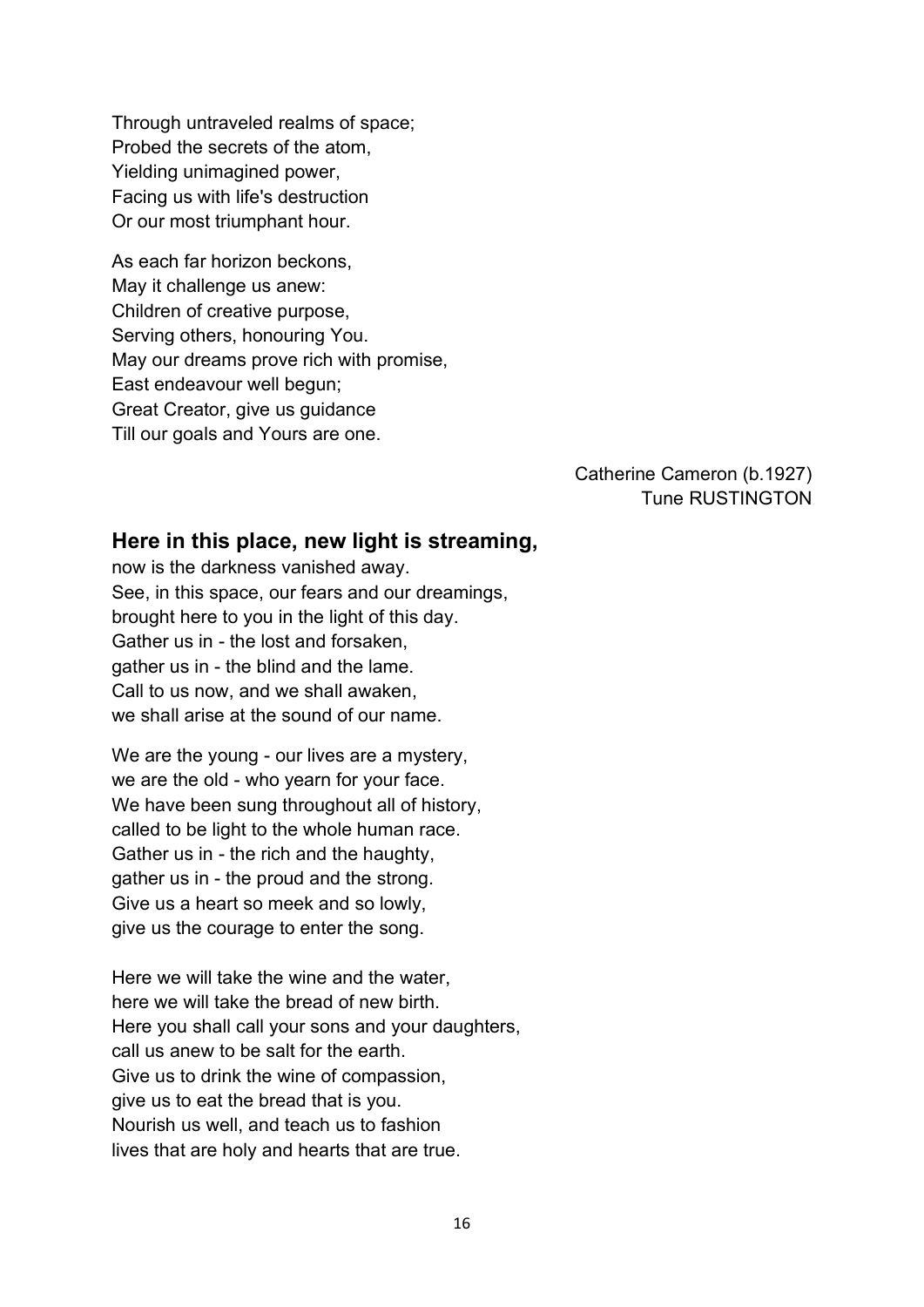Not in the dark of buildings confining, not in some heaven, light years away, but here in this place, the new light is shining; now is the Kingdom, now is the day. Gather us in - and hold us forever, gather us in - and make us your own. Gather us in - all peoples together, fire of love in our flesh and our bone.

> Marty Haugen Tune: Gather us in

### Lord for the years.

Timothy Dudley-Smith. Tune O perfect love, Barnby (available in most hymn books)

### Now let us from this table rise

Fred Kaan (available in most hymn books)

### Praise to you, our great Creator,

You rejoice when we are strong; Fill our hearts with loving power; Bring us Wisdom with your song. Alleluia, alleluia, It's to you that we belong.

Praise to you, the Christ, Transformer, You have shared our wilderness; Lead us to the streams of mercy, Purify our bitterness Alleluia, alleluia, Human God of gentleness.

Praise to you, the Holy Spirit, You can scorch us with your flame; Forge our love within your furnace, Burning guilt, destroying shame. Alleluia, alleluia, Dancing fire we cannot tame.

> June Boyce-Tillman God the Strengthener Tune: Praise my soul the King of Heaven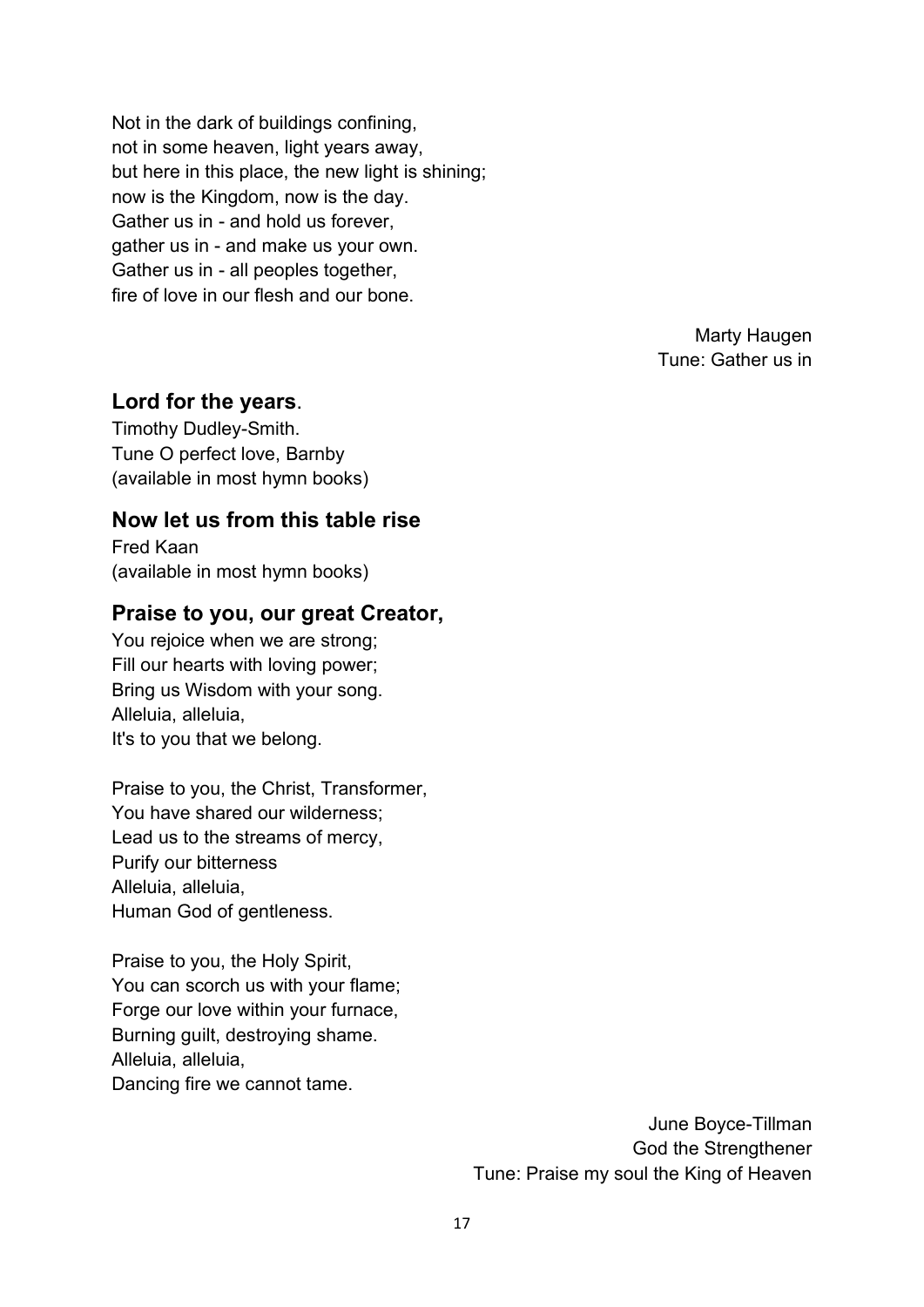### Praise with joy the world's Creator,

God of justice, love, and peace, source and end of human knowledge, Force of greatness without cease. Celebrate the Maker's glory, power to rescue and release.

Praise to Christ who feeds the hungry, frees the captive, finds the lost, heals the sick, up-sets religion, fearless both of fate and cost. Celebrate Christ's constant presence: friend and stranger, guest and host.

Praise the Spirit sent among us, liberating truth from pride, forging bonds where race or gender, age or nation dare divide. Celebrate the Spirit's treasure: foolishness none dare deride.

Praise the Maker, Christ, and Spirit, one God in community, calling Christians to embody oneness and diversity. Thus the world shall yet believe, when Shown Christ's vibrant unity.

> John L. Bell & Graham Maule Tune: Praise my soul the king of heaven

### She sits like a bird, brooding on the waters,

Hovering on the chaos of the world's first day; She sighs and she sings, mothering creation, Waiting to give birth to all the Word will say.

She wings over earth, resting where she wishes, Lighting close at hand or soaring through the skies; She nests in the womb, welcoming each wonder, Nourishing potential hidden to our eyes.

She dances in fire, startling her spectators, Waking tongues of ecstasy where dumbness reigned;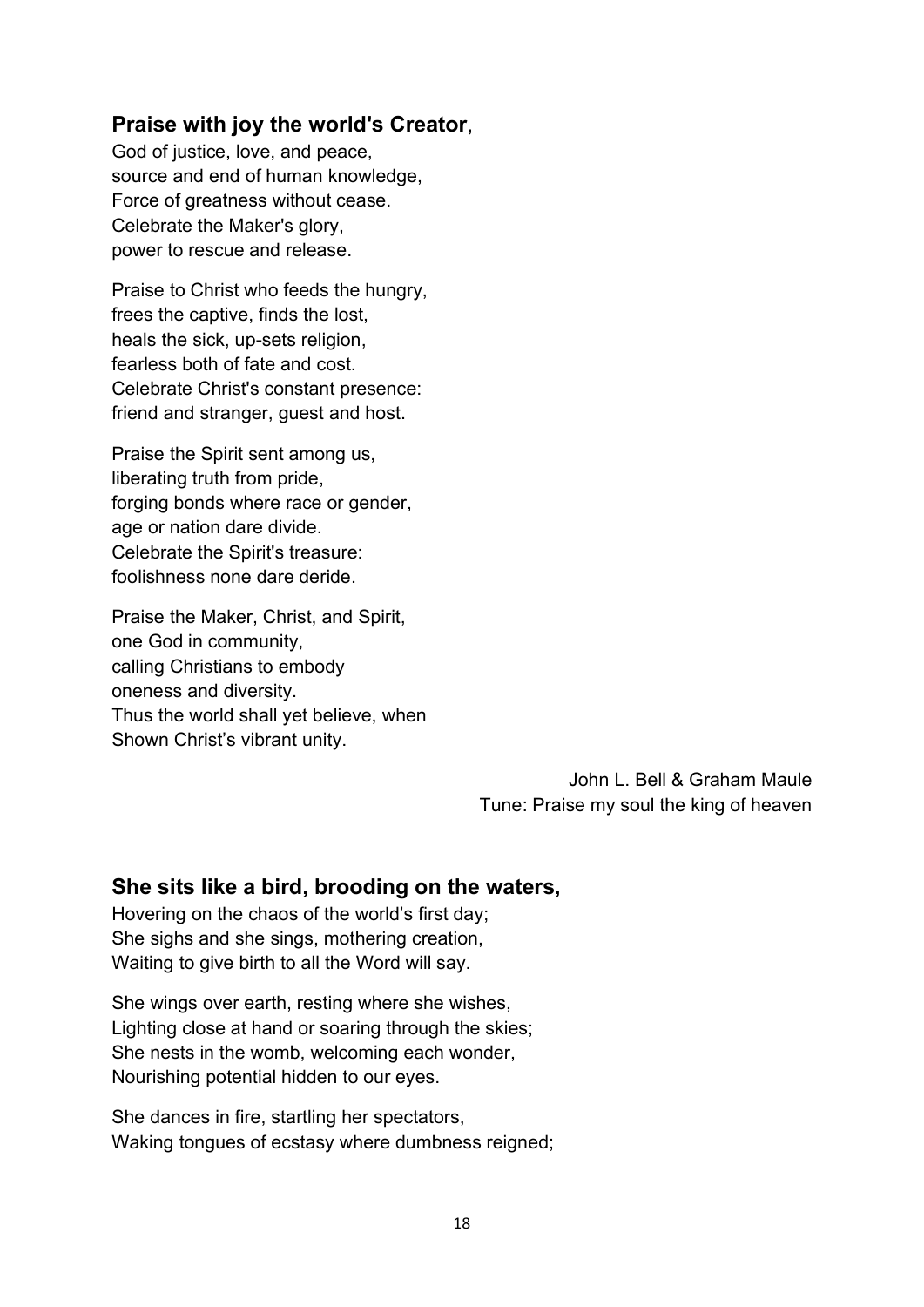She weans and inspires all whose hearts are open, Nor can she be captured, silenced or restrained.

For she is the Spirit, one with God in essence, Gifted by the Saviour in eternal love; She is the key opening the scriptures, Enemy of apathy and heavenly dove.

> John Bell Wild Goose Publications

## Spirit of justice,

Move in the world's heart, Making oases, Binding up wounds. In you the lame walk, through you the blind see, With you the deaf talk, All is set free.

Spirit of justice, Move in our own hearts. Bring us catharsis, Set us on fire. Let others' needing Temper our freedom; Shape all our hoping, Colour our dreams.

Spirit of Justice, We act within you: In your forgiveness. We claim your strength. Join in creation's Urge for completeness; Dance liberation's Powerful song.

> June Boyce-Tillman Tune: Bunessan. (Morning has Broken)

## The world needs love; so many hearts are hurting.

Work through us all, and help us spread your peace, bringing to all - through your forgiving spirit freedom from guilt, from bitterness release.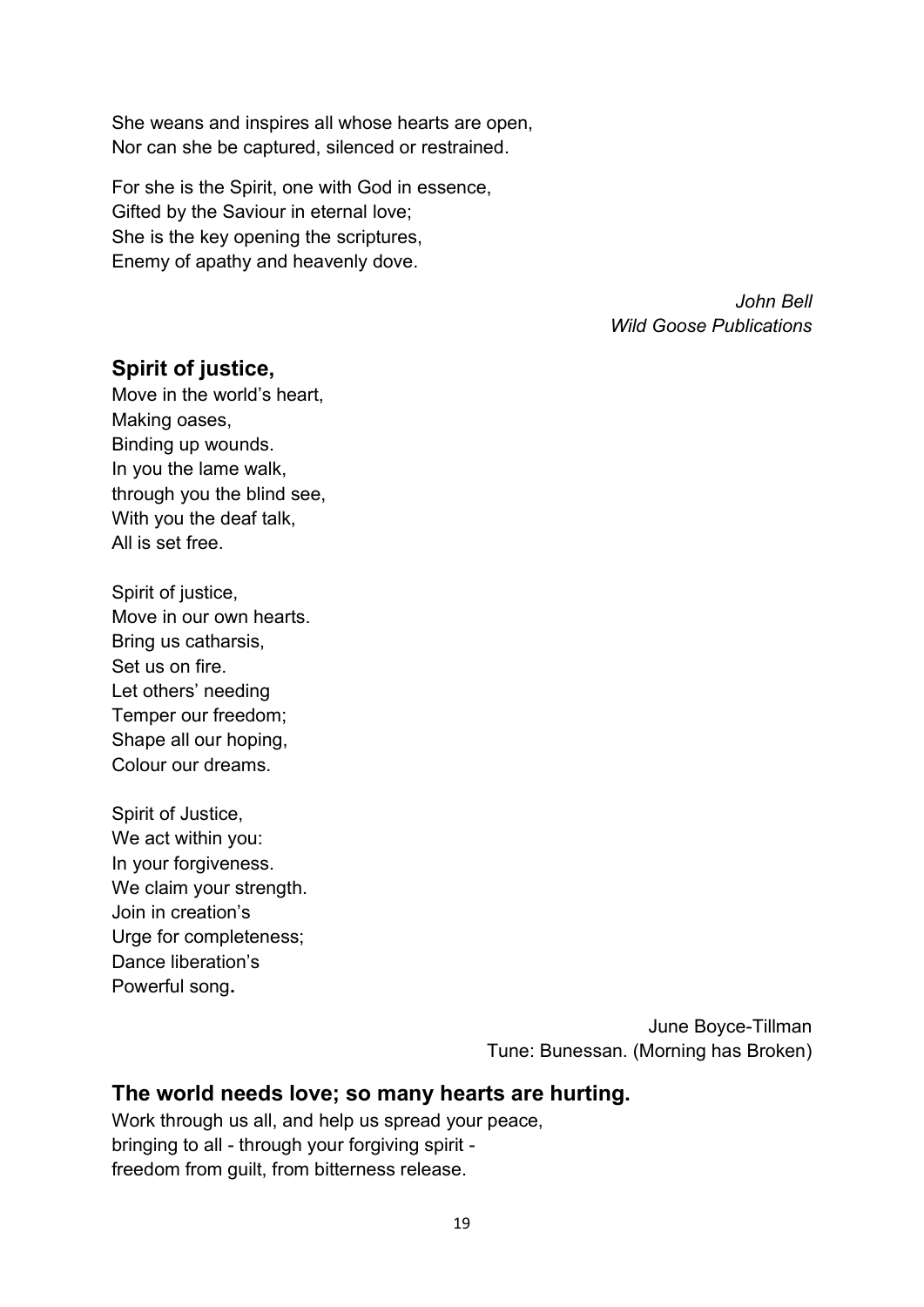Reconcile us; help us share tranquil calmness, 'till anger stills and all our conflicts cease.

The world needs hope, a vision for the future, what life might be, what we are striving to. May we all lead - through the transforming spirit lives that fulfil what we know to be true, to share our gifts, show forth all loving kindness, encourage all to find great joy anew.

The world needs faith, a willing dedication of all we are and all we might yet be. May we all serve - through the empowering spirit an active faith in our community. Love for each soul, respecting and upholding, declares the worth of all humanity.

The world needs joy, a sense of celebration that human lives have such diversity. May we all see - through the dynamic spirit each person's part in life's vitality. Sharing our joys, supporting others' sorrows make our small world a better place to be.

> © Philip Sudworth (adapted) Tune: Finlandia

## There is a line of women, extending back to Eve

Whose role in shaping history God only could conceive And though, through endless ages, their witness was repressed God valued and encouraged then through whom the world was blessed

So sing a song of Sarah to laughter she gave birth And sing a song of Tamar who stood for women's worth And sing a song of Hannah who bargained with her Lord And sing a song of Mary who bore and bred God's Word

There is a line of women who took on powerful men Defying laws and scruples to let life live again And though, despite their triumph, their stories stayed untold God kept their number growing, creative strong and bold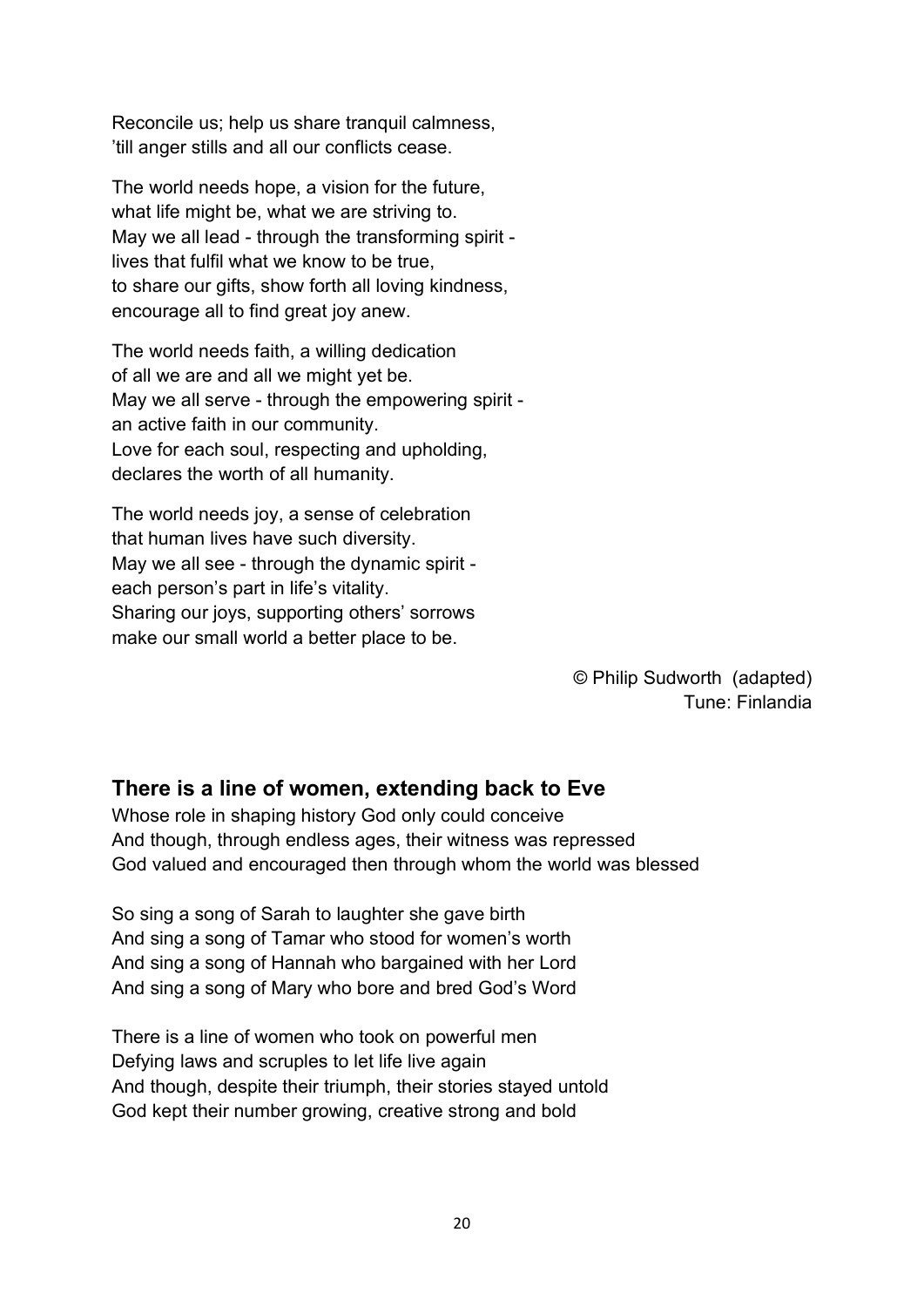So sing a song of Shiphrah with Puah in her hand Engaged to kill male children they foiled the king's command And sing a song of Rahab who sheltered spies and lied And sing a song of Esther, preventing genocide

There is a line of women who stood by Jesus' side Who housed him while he ministered and held him when he died And though they claimed he'd risen their news was deemed suspect Till Jesus stood among them, his womanly elect

So sing a song of Anna who saw Christ's infant face And sing a song of Martha who gave him food and space And sing of all the Marys who heeded his requests And now at heaven's banquet are Jesus' fondest guests.

> John L Bell Tune: Stand up, stand up for Jesus

## There is a longing in our hearts, O Lord,

for you to reveal yourself to us. There is a longing in our hearts for love we only find in you, our God.

For justice, for freedom, for mercy: hear our prayer. In sorrow, in grief: be near, hear our prayer, O God.

For wisdom, for courage, for comfort: hear our prayer. In weakness, in fear: be near, hear our prayer, O God.

For healing, for wholeness, for new life: hear our prayer. In sickness, in death: be near, hear our prayer, O God.

Lord save us, take pity, light in our darkness. We call you, we wait: be near, hear our prayer, O God. Anne Quigley Tune: Longing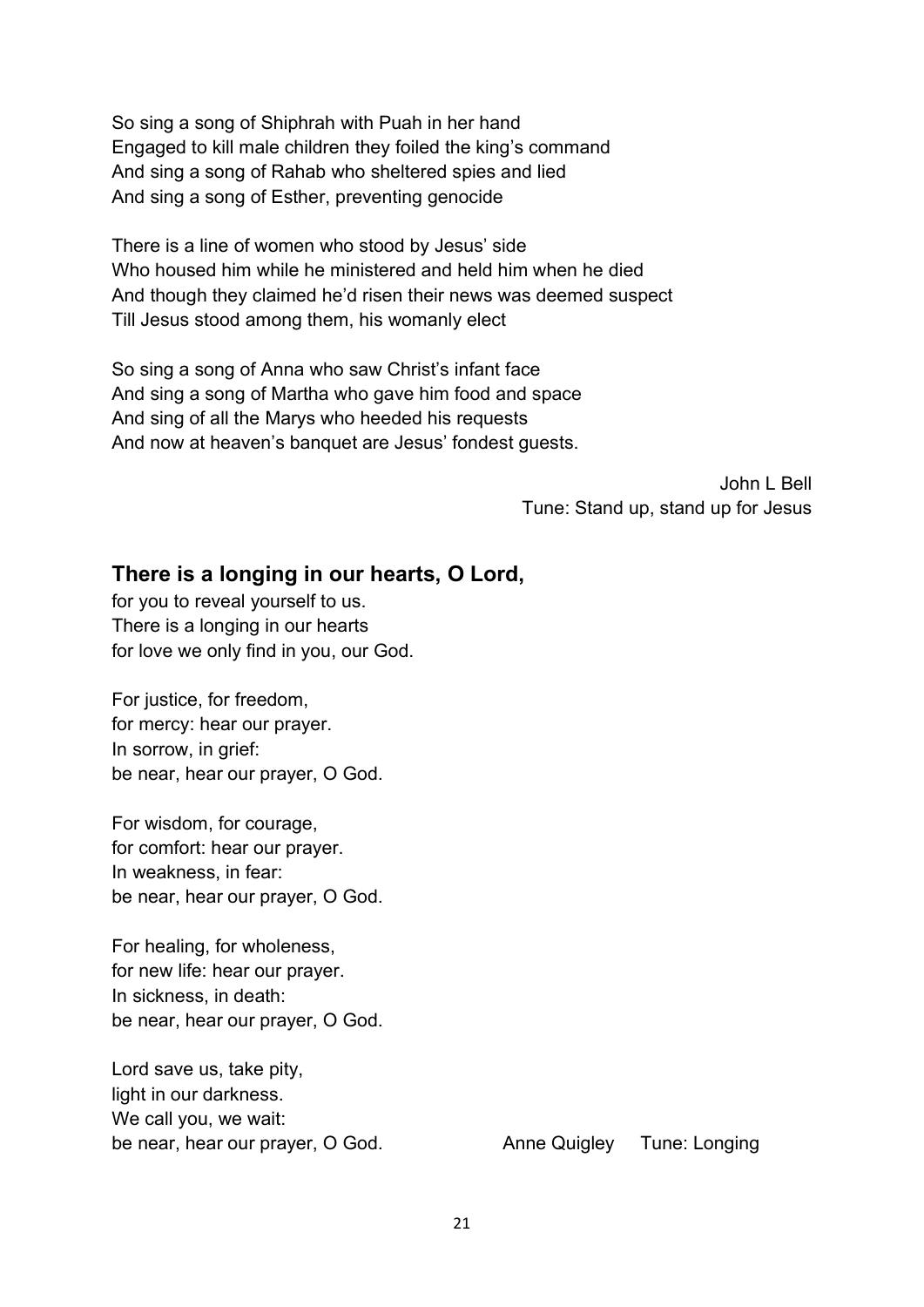### We shall go out with hope of resurrection;

we shall go out, from strength to strength go on; we shall go out and tell our stories boldly; tales of a love that will not let us go. We'll sing our songs of wrongs that can be righted; we'll dream our dream of hurts that can be healed; we'll weave a cloth of all the world united within the vision of new life who sets us free.

We'll give a voice to those who have not spoken; we'll find the words for those whose lips are sealed; we'll make the tunes for those who sing no longer, expressive love alive in every heart. We'll share our joy with those who are still weeping, raise hymns of strength for hearts that break in grief, we'll leap and dance the resurrection story including all in circles of our love.

> June Boyce-Tillman Tune: Londonderry Air